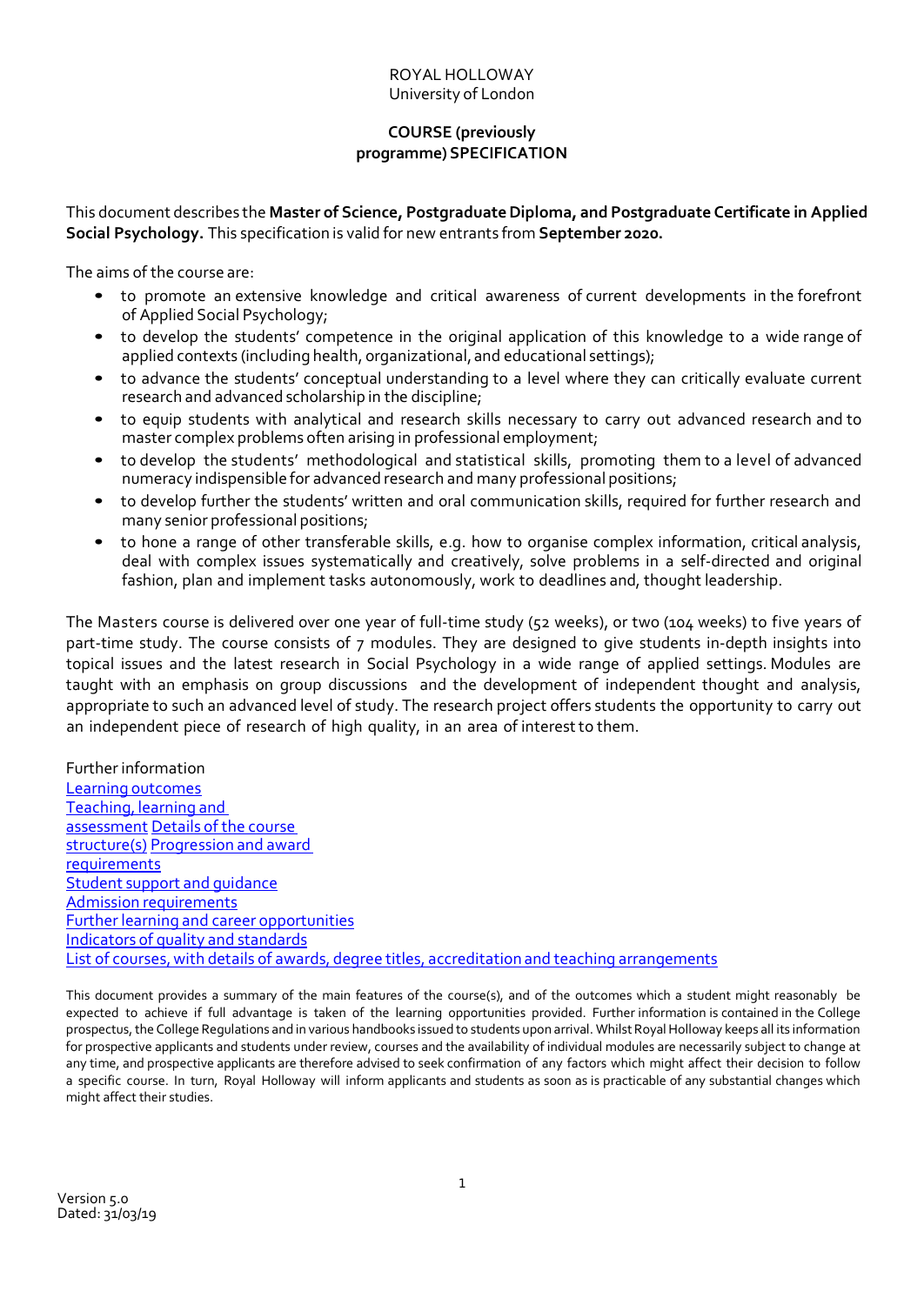### **Learning outcomes**

Teaching and learning in the course are closely informed by the active research of staff. In general terms, the course provides opportunities for students to develop and demonstrate the following learning outcomes, all on a level appropriate for MSc:

### *Knowledge and understanding*

- An advanced knowledge of psychology in applied settings;
- A familiarity with the social psychology of interethnic relations;
- An awareness of how the social identity perspective can be applied to organizations;
- An appreciation of advanced techniques in social and behavioural research;
- An insight into advanced statistics for psychology.

### *Skills and other attributes*

Students following the course will gain the ability to:

- critically evaluate the quality of applied psychological research;
- carry out original research projects independently, including conception, literature review, study design data collection, data analysis, data interpretation, and dissemination (applicable to MSc only);\*
- communicate clearly in both written and oral form;\*
- work collaboratively within a group;\*
- work to deadlines:\*
- apply their advanced numerical skills to a range of issues;\*
- approach problems logically and systematically.\*

\* transferable skills

### Back to top

### **Teaching, learning and assessment**

Teaching and learning are mainly by means of sessions lasting anywhere between one and a half and five hours. These would typically combine periods of seminar discussion and practical exploration or workshops. Where possible, these are student-led, with participants being encouraged to devise exercises engaging with the relevant issues and to direct their fellow-students in these experiments. In some contributing modules students will give oral presentations which form part of their formative assessment. Summative assessment is mainly by extended essay, although written exams are more appropriate to the modules focusing on methodology and statistics. Full details of the assessments for individual modules can be obtained from [Moodle.](https://moodle.royalholloway.ac.uk/)

### Back to top

### **Details of the course structure(s)**

The brief outline of the modules is shown below; however students can obtain further details from the Course Handbook. **Credits are indicated in brackets, and indicate proportional weighting towards the Masters, Postgraduate Diploma and Postgraduate Certificate classification grade.**

### Full-time students

*In the Autumn Term, students take:* 

- PS5202 Intergroup and Interpersonal Processes (20 credits)
- PS5204 Advanced Techniques in Social and Behavioural Research (20 credits)

### *In the Spring Term, students take:*

- PS5201 Psychology in Applied Settings (20 credits)
- PS5301 Topics in Psychological Science (20 credits)

### *During the Autumn and Spring Term studentstake:*

• PS5302 - Statistics for Research (20 credits)

*During the Spring and Summer Terms students take*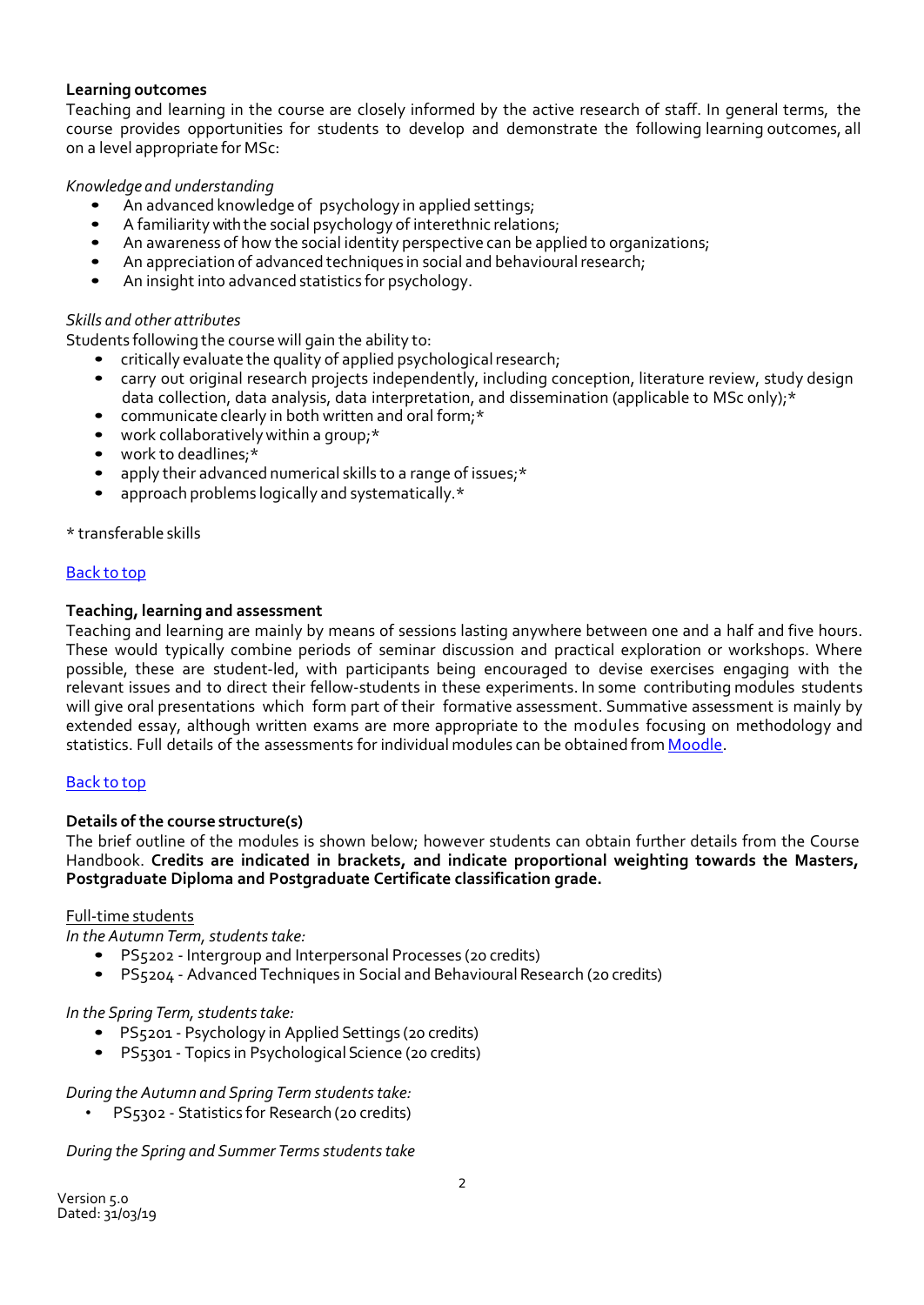• PS5205 - Social Research Project (60 credits)

# *Students can also choose one optional module from:*

- PS5206 Adjustment and Wellbeing (20 credits)
- PS5303 Forensic Investigations: Cognitive and Social Approaches
- PS5207 Neuroscience of Emotion and Decision Making
- PS5208 Applied Neuroscience

The course structure for the Postgraduate Diploma is as above, with the exception that students will not undertake the dissertation, while that for the Postgraduate Certificate is that students are required to take and pass three taught modules including PS5301.

### Part-time students

The course can be taken part-time over two to five years beginning in September of year one but will normally over two years\*\*. Part-time students will normally cover three taught modules in their first year, and three taught modules in their second year (however, this will be open to negotiation with the student; for instance it might be desirable and possible for them to cover 4-5 taught modules in their first year, and the remaining taught modules in the second year). The research project would also be prepared and completed in the second year.

\*\* part time students are permitted under College regulations to complete their course of study over a period of up to 5 years. Students who are unable to complete the course within the standard 2 year timeframe should liaise with the course director to agree a time frame for completion.

# Back to top

# **Progression and award requirements**

Progression throughout the year/s is monitored through assessed performance in coursework and examinations.

Please note that if a student holds a Tier 4 (General) Student Visa and chooses to leave (or is required to leave because of non-progression) or complete early (before the course end date stated on their CAS), then this will be reported to UKVI.

To pass the **Masters** course a student must achieve an overall weighted average of at least 50.00%, with no mark in any module which counts towards the final assessment falling below 50%. Failure marks between 40-49% can be condoned in modules constituting up to a maximum of 40credits, provided that the overall weighted average is at least 50.00%, but a failure mark (i.e. below 50%) in the dissertation cannot be condoned.

The Masters degree with Merit may be awarded if a student achieves an overall weighted average of 60.00% or above.module course

The Masters degree with Distinction may be awarded if a student achieves an overall weighted average of 70.00% or above. course

The **Postgraduate Diploma** may be awarded if a student achieves an overall weighted average of at least 50.00% and has either chosen not to proceed to the dissertation, or has failed the dissertation on either the first or second attempt.

The Postgraduate Diploma with Merit may be awarded if a student achieves an overall weighted average of 60.00% or above.

The Postgraduate Diploma with Distinction may be awarded if a student achieves an overall weighted average of 70.00% or above, with no mark in any module which counts towards the final assessment falling below 50%.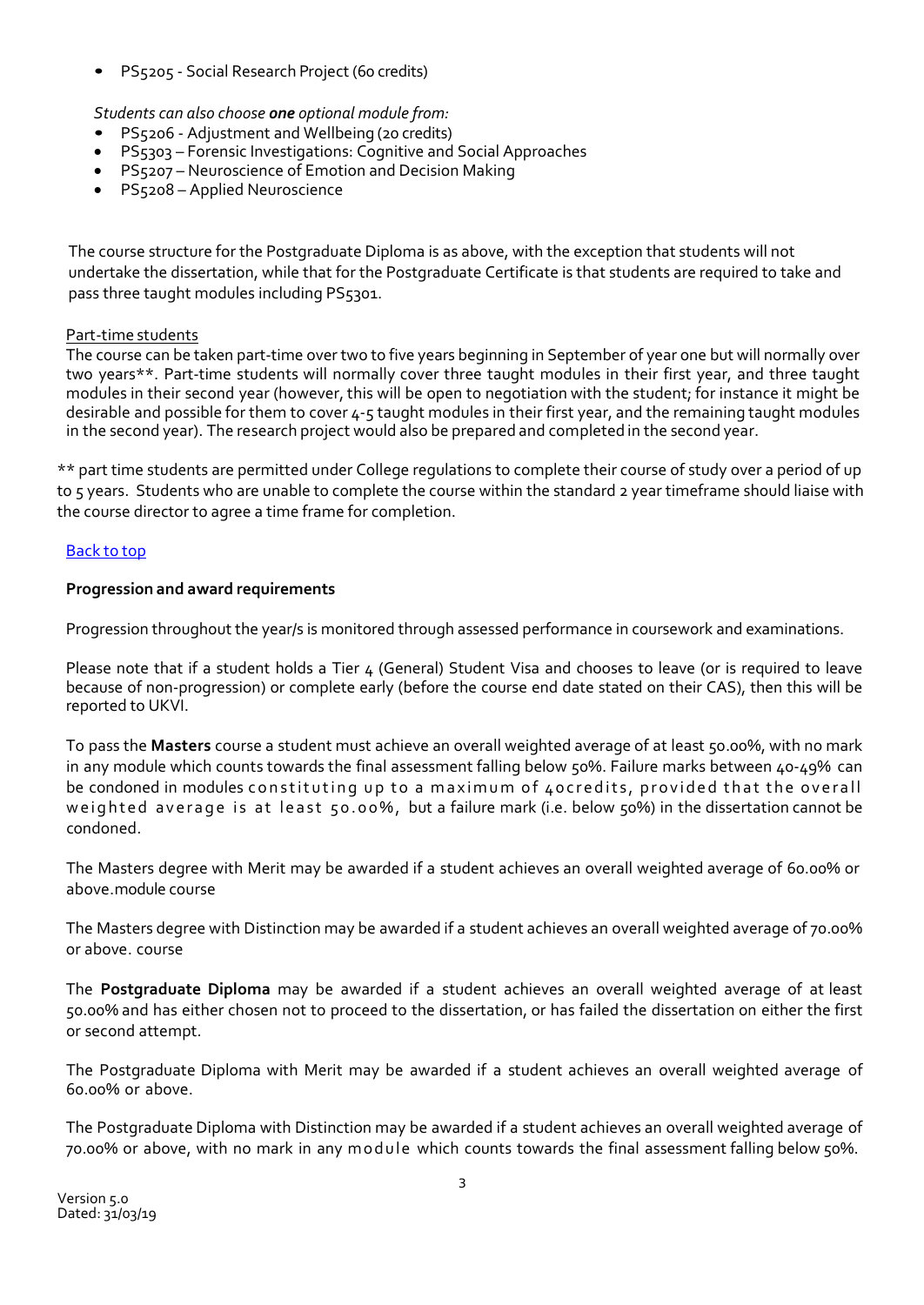The **Postgraduate Certificate** may be awarded if a student achieves an overall weighted average of at least 50.00%, with no mark in any taught module which counts towards the final assessment falling below 50%. Failure marks in the region 40-49% are not condoned for the award of a Postgraduate Certificate.

The Postgraduate Certificate with Merit may be awarded if a student achieves an overall weighted average of 60.00% or above, with no mark in any module which counts towards the final assessment falling below 50%.

The Postgraduate Certificate with Distinction may be awarded if a student achieves an overall weighted average of 70.00% or above, with no mark in any module which counts towards the final assessment falling below 50%.

## Back to top

### **Student support and guidance**

- The Course Director can advise on academic, pastoral and welfare issues (if the latter are sufficiently severe, students will be referred to relevant personnel). The Course Director is available for consultation within office hours. You may also consult the Department's Student Support Coordinator.
- All staff teaching on the module are available via their e-mail, and addresses are published on the [Departments webpages.](https://www.royalholloway.ac.uk/psychology/studentintranet/coursespecifications.aspx)
- Detailed student handbook and module resources.
- The Department's postgraduate welcome and induction sessions for incoming students in the first week of the Autumn term, aligned with the College's welcome and induction procedures.
- Extensive supporting materials and learning resources in College libraries and the Information Support Services Centre.
- College Careers Service and Departmental Library Officer. The Department also arranges careers events for undergraduates. Many of these events might be interesting to MSc students also, and they are welcome to participate on a voluntary basis.
- Access to all College and University support services, including Student Counselling Service, the Centre for the Development of Academic Skills, Health Centre and and students with additional learning needs also have access to Disability and Dyslexia Services (ESO)
- A staff/student committee is held each term which all the Department's postgraduate taught students are invited to attend. Minutes of these meetings are posted on the Department webpages.

### Back to top

### **Admission requirements**

For details of admissions requirements please refer to th[e Course Finder.](https://www.royalholloway.ac.uk/coursecatalogue/home.aspx)

### Back to top

### **Furtherlearning and career opportunities**

The course will equip students with knowledge about cutting edge developments and issues in Applied Social Psychology, as well as an array of analytical, methodological, and statistical research skills. These skills will be useful for pursuing further academic research such as a PhD or a research assistantship, and it is anticipated that many of the course participants are planning to go down this career path. However, many skills which the course will equip the students with are transferable, and will also add value in settings of non-academic employment(e.g. numeracy, how to organise complex information, critical analysis, work to deadlines, thought leadership). For further details on further learning and career opportunities please refer to the Careers [Service.](http://www.rhul.ac.uk/careers/)

### Back to top

### **Indicators of quality and standards**

Royal Holloway's position as one of the UK's leading research-intensive institutions was confirmed by the results of the most recent Research Excellence Framework (REF 2014) conducted by the Higher Education Funding Council (HEFCE). The scoring system for the REF 2014 measures research quality in four categories, with the top score of  $4*$ indicating quality that is world-leading and of the highest standards in terms of originality, significance and rigor and